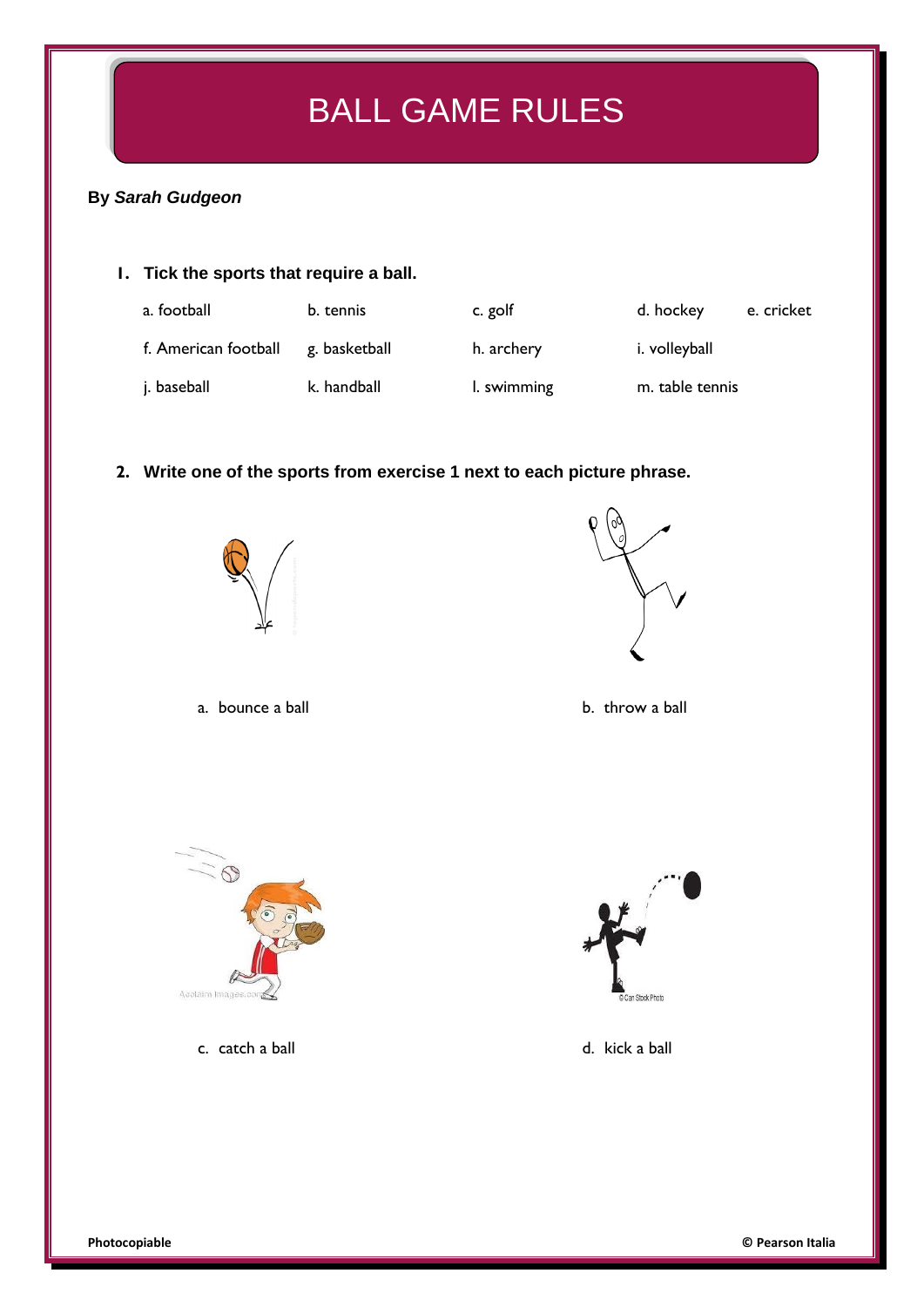

## **3. Use the phrases from exercise 2 to write the rules for your favourite ball game.**

*When you play…………………………………….., you must follow these game rules:*